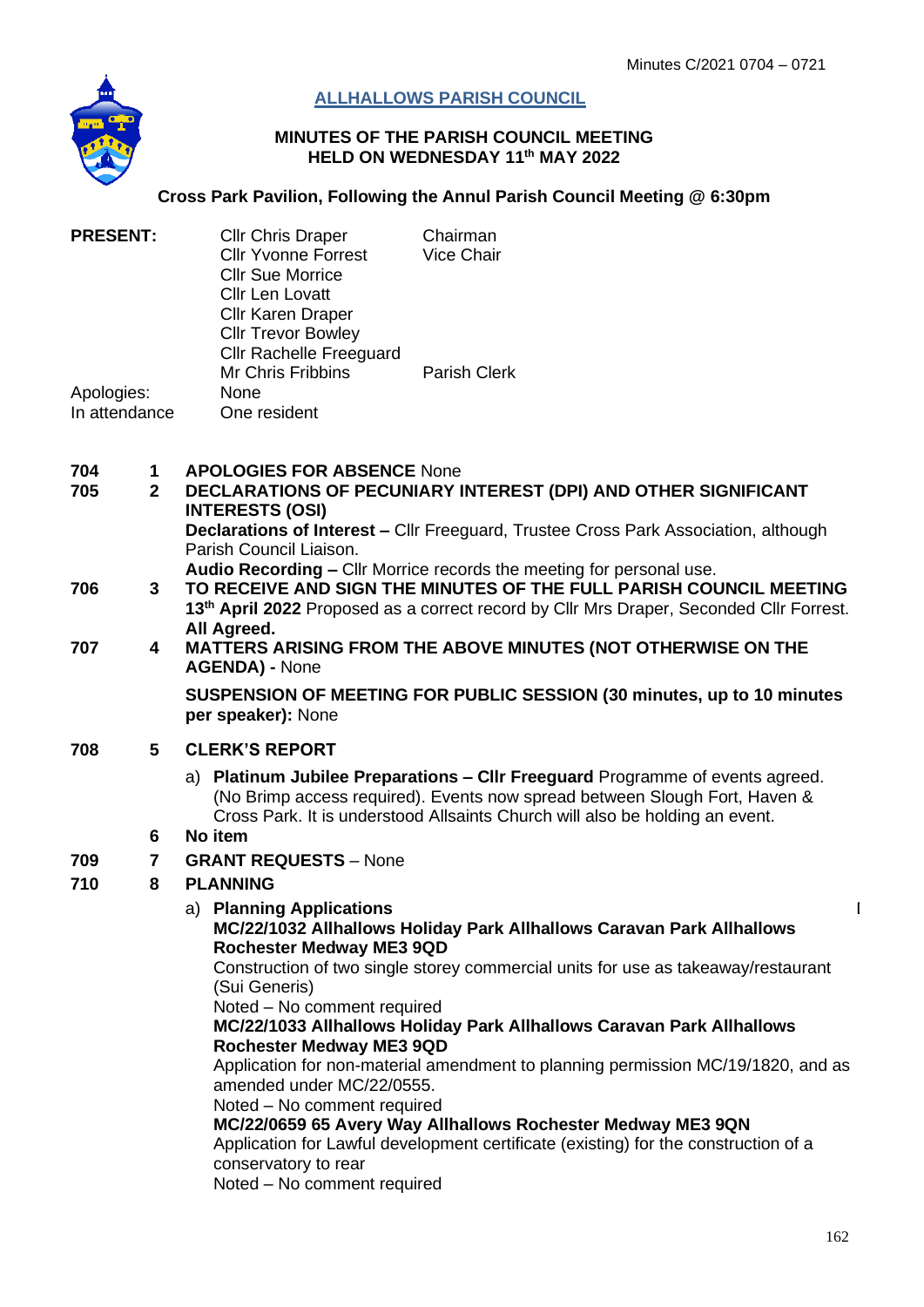b) **Medway Local Plan** No further update, publication of Draft and public consultation still delayed.

# **711 9 HIGHWAYS AND FOOTPATHS**

- a) **Footpath Officers Report –**Cllr Bowley's report circulated. Avery Woods works continue, but some heavy clearance required of brambles etc.
- b) **Verbal contributions** Issues with Avery Way surface has been reported to Medway Council Highways, but not felt to a high priority issue. A fallen tree was reported in Homewards Road and cleared by NORSE.

# **712 10 LOCAL ISSUES**

- a) **Countryside Contract –** Creation of 6' boundary around Shellduck Woods NORSE had started work, but majority still to do. Work required on ditches in Binney Road – contractor will do this.
- b) **Street Cleaning –** Haven to be approached by the Chair to see if they can place street bins at Avery Way Shopping Parade for the village use (current bins are Medway Council or Parish Council owned). Medway had indicated they would be reassessed in the new financial year.
- c) **Active Cemetery –** Bourne Leisure contacted and are awaiting a contract price to carry out works in the cemetery. Responsibility for the cemetery is with the Church. d) **General Issues –** None

# **713 11 CROSS PARK ISSUES**

Cllrs Freeguard declared an interest in this item as a trustee of the charity Some conifers had been cut down and stacked at the western end. There is further 'human' waste.

- a) **Expansion of Facilities –** Turners have continued work on their site and have constructed the path between the Recreation Ground and Cross Park Temporary Harass fencing had been vandalised. Some issues with the surface of the footpath reported and will be followed up with their contractor. UK Power Networks have visited to prepare details for the independent power supply. Some topsoil nay be available for Cross Park.
- b) **Internal CPA Issues –** Extended café hours for special events arranged and effectiveness being reviewed. A series of activities on the site being organised over the coming months. There was a problem getting a large Bumper Car on-site and a fire was lit in the 'country park' and a patch of brambles was burnt. A fire engine was called and a foul water cover was damaged.

# **714 12 THE BRIMP ISSUES including Youth**

- a) **Youth Club Issues** Separate bank account with debit cards being progressed with Barclays Bank – original application to be re-done.
- b) **Extending Brick Store** Contract awarded at April meeting. Awaiting confirmation of start date. There have been some issues with the air conditioning unit.

# **715 13 CONTRIBUTIONS FROM REPRESENTATIVES ON EXTERNAL BODIES**

- a) **ALLHALLOWS PACT** Cllr Morrice No meeting.
- b) **KALC (M**e**dway)** Cllr Morrice/Forrest Meeting scheduled.
- c) **Medway Council Rural Liaison** Cllr Mrs K Draper Meeting scheduled 28/6.
- d) **Village Hall** Cllr Forrest No meetings.
- e) **Cross Park –** A picnic area has been suggested and possibly some child's play equipment. Some brambles need to be cut back (contractor to be contacted). There has been a suggestion that the main gate be opened during school hours for visitors to access the site by car, but this has to be monitored due to use by motor bikes/quads and horse. Joint meeting with Parish Council to be arranged to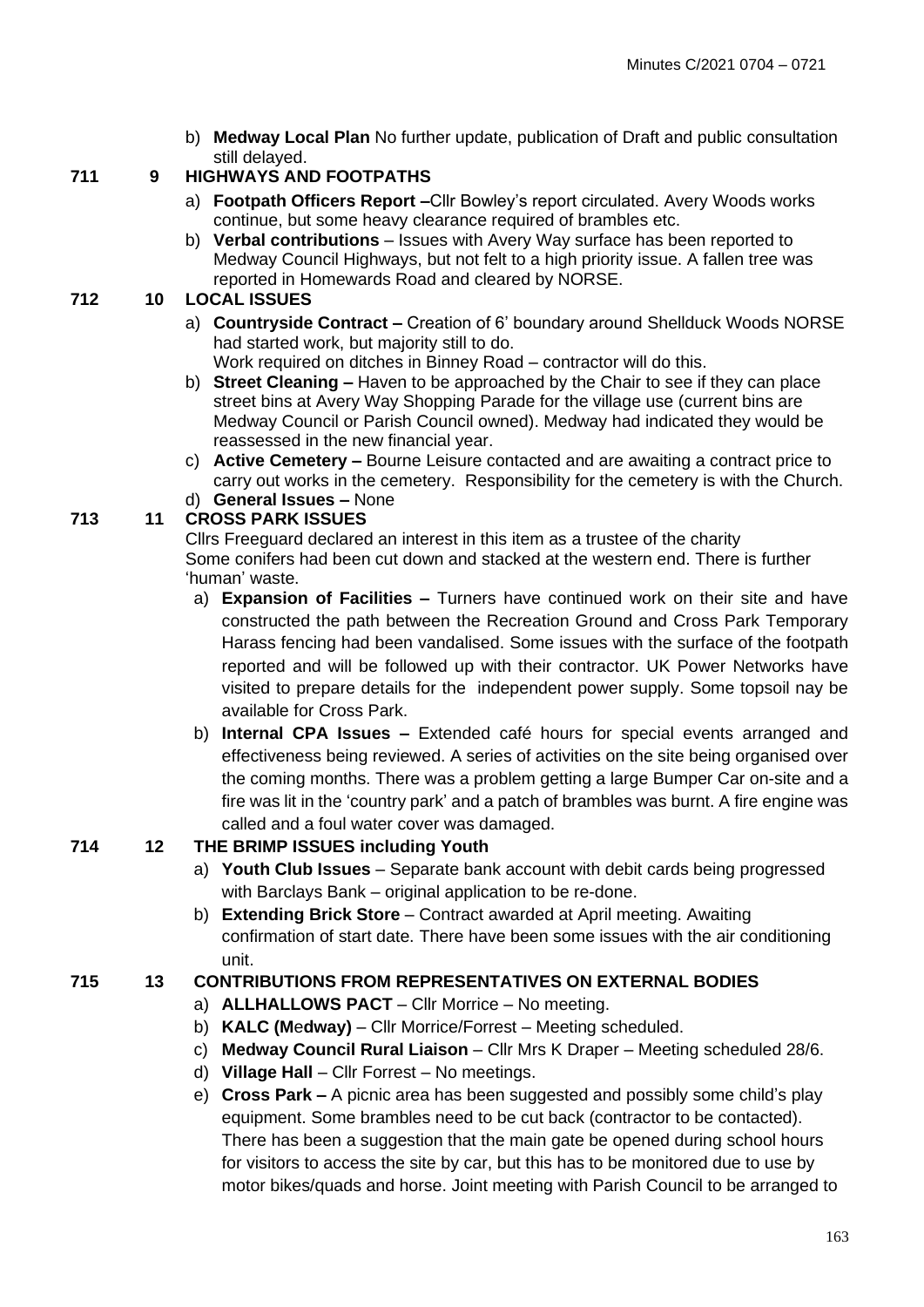discuss the ongoing football usage (there is capacity for two pitches, but poor changing facilities currently).

- f) **Village Fete –** Cllr Forrest No meeting. Plans for Fete continue.
- g) **Friends of All Saint's Church** Cllr Forrest No meeting. Monthly open days reintroduced (first Saturday of each month).

#### **716 14 REPORTS FROM OTHER MEMBER RESPONSIBILITIES**

- a) **Allotments** (Cllr Freeguard declared an interest as an allotment holder) Cllr Forrest – No issues.
- b) **Recreation Ground and Playpark** Cllr Forrest There had been a grass fire that needed the attendance of a fire engine. There is a dip across the football pitch area that may need filling.
- c) **Bourne Leisure Liaison** Cllr C Draper the Chair met the site manager and has discussed work and planned work in the site.
- d) **Peninsula East Primary Academy School Liaison** Chair Cllr Freeguard No further meeting.
- e) **Turners Group**  Further meeting/update to be arranged.

#### **717 15 FINANCIAL**

a) **Finance Monitoring Reports (to 30 April 2022)** Financial reports were circulated, all agreed to note.

#### b) **Income**

Receipts April/May Noted Youth Club Tuck/Subs £84.00 Youth Club Tuck/Subs £78.30 Medway Council Precept - £59,385.00 HMRC Refund 1/3/22-31/3/22 £530.50 **Transfer Current a/c to Base Rate Tracker a/c £40,000**

c) **To make payments for May** Proposed – Cllr Forrest, seconded – Cllr Freeguard that the payments as listed be authorised, as necessary. – ALL AGREED

| C Fribbins Clerk Salary/Home Allowance/Mileage/less PAYE and pension |          |                 |       |
|----------------------------------------------------------------------|----------|-----------------|-------|
| contribution                                                         | 220501   |                 |       |
| John Price Salary/less PAYE                                          | 220502   |                 |       |
| Mick Smith Salary/less PAYE                                          | 220503   |                 |       |
| HMRC PAYE                                                            | 220504   | 451.61          |       |
| NEST Employee/Employer Pension                                       | 220505   | 67.50           |       |
| EDF Energy Brimp Electricity DD                                      | 220506   | 158.00          | 7.52  |
| M&L Contracting Countryside Contract                                 | 1,591.66 |                 |       |
| M&L Contracting Cross Park                                           | 316.66   |                 |       |
| M&L Total payment                                                    | 220507   | 2,289.98 381.66 |       |
| 4G Internet Cross Park Broadband                                     | 220508   | 54.00           | 9.00  |
| CUBE Heating Cross Park Boiler Repair                                | 220426   | 373.00          | 62.17 |
| Cross Park Association Carnival Grant                                | 220427   | 1,500.00        |       |
| Slough Fort Doorway Grant                                            | 220428   | 900.00          |       |
| Karen Draper Youth Club Tuck Equipment                               | 220509   | 71.70           |       |
| Business Stream Allotment Water                                      | 220510   | 32.78           |       |
| TJF Prop Maint Active Cemetery Grass                                 | 220511   | 160.00          |       |
| Colyn Prop Servs Village Hall Grass Cut                              | 220512   | 60.00           |       |
| Petaholics CPA Grant Plat Jubilee                                    | 220513   | 500.00          | 83.33 |
| TJF Prop Maint Active Cemetery Grass                                 | 220514   | 160.00          |       |
| Colyn Prop Servs CP Drain Cover Replace                              | 220515   | 92.00           |       |

**Items paid Direct Debit/Debit Card**